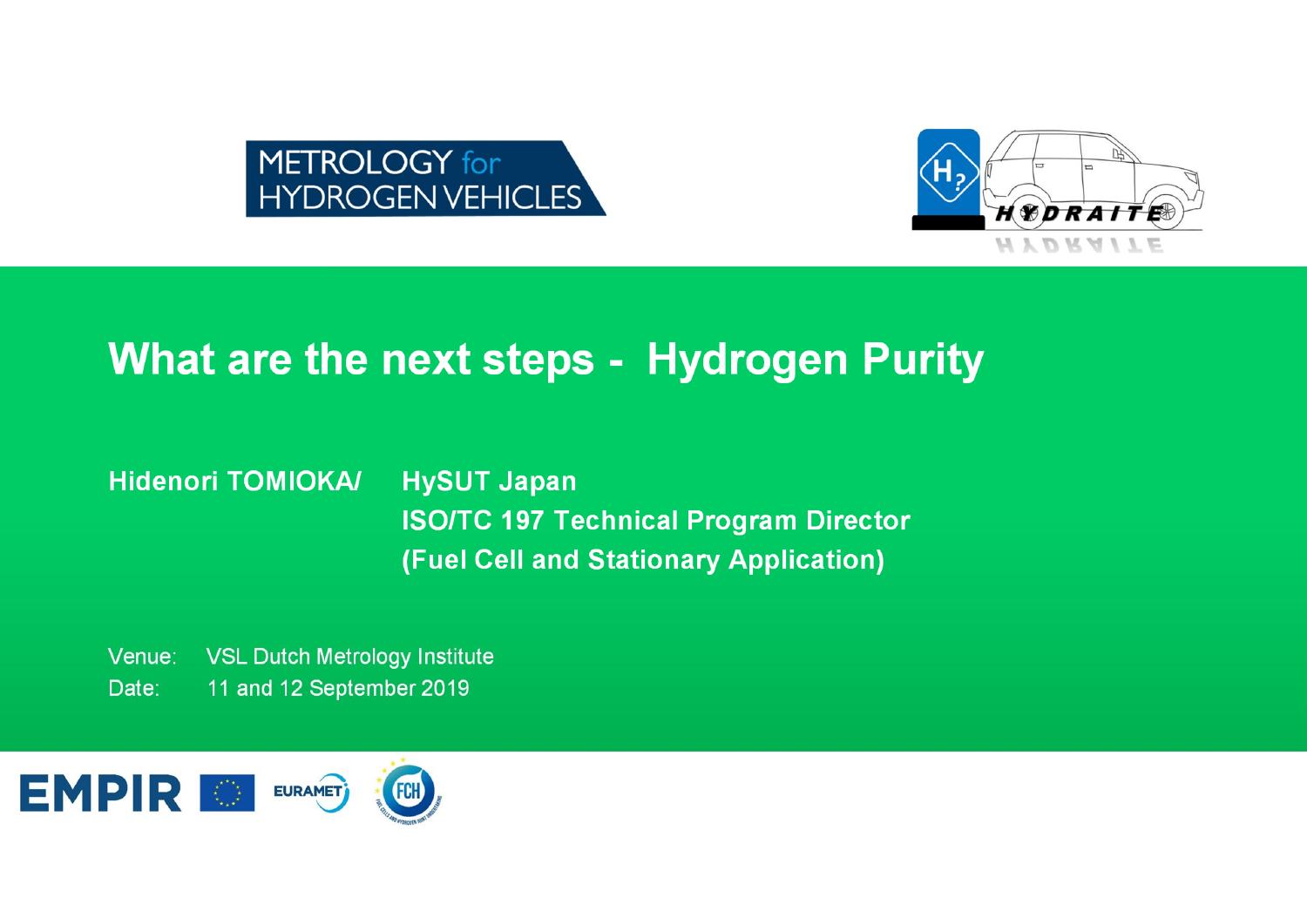

# ISO TC197,  $H<sub>2</sub>$  Quality

## **September 11th 2018**

Hidenori Tomioka, JISC ISO/TC197 Technical Program Director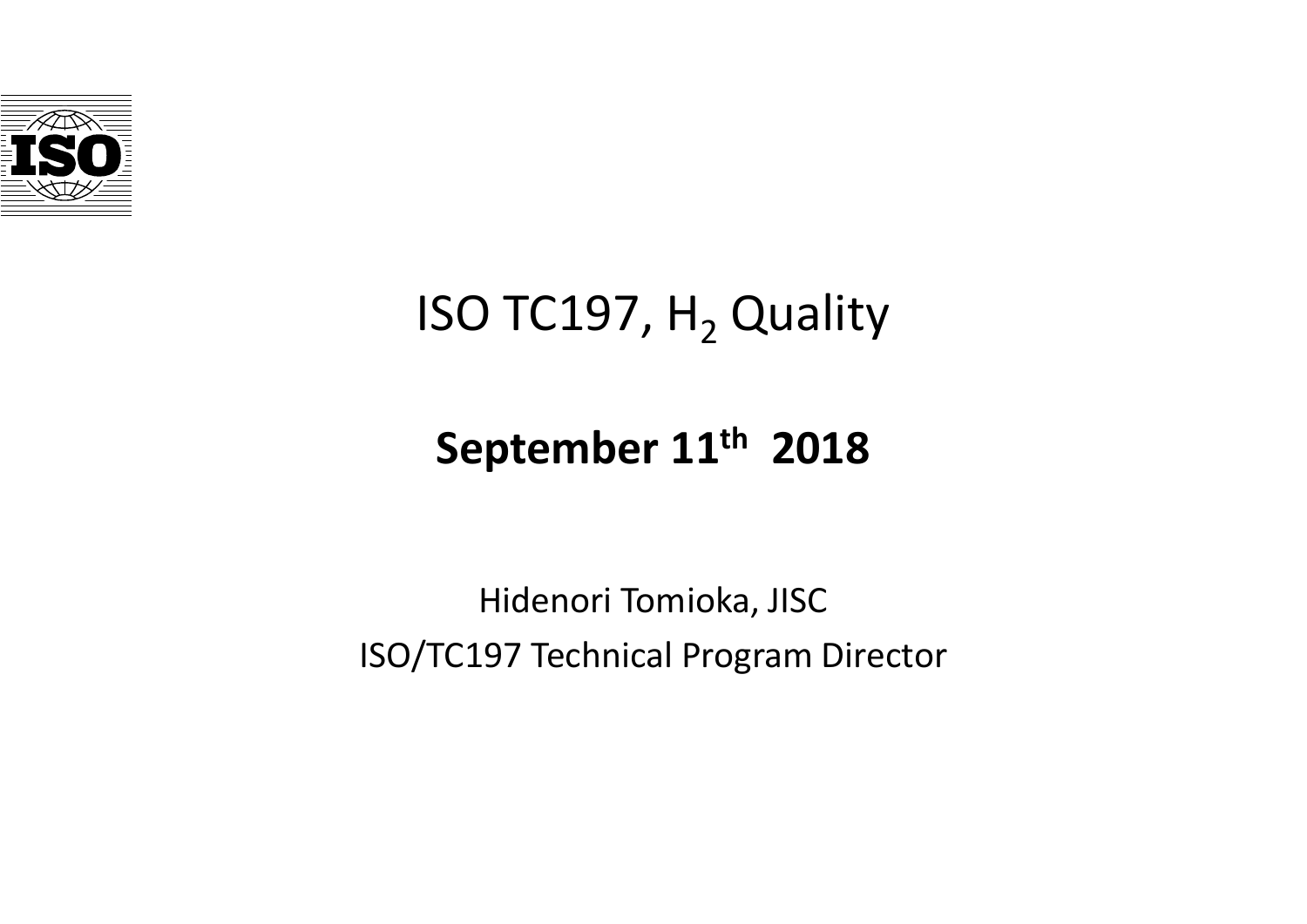

# ISO  $H<sub>2</sub>$  Quality Standards status

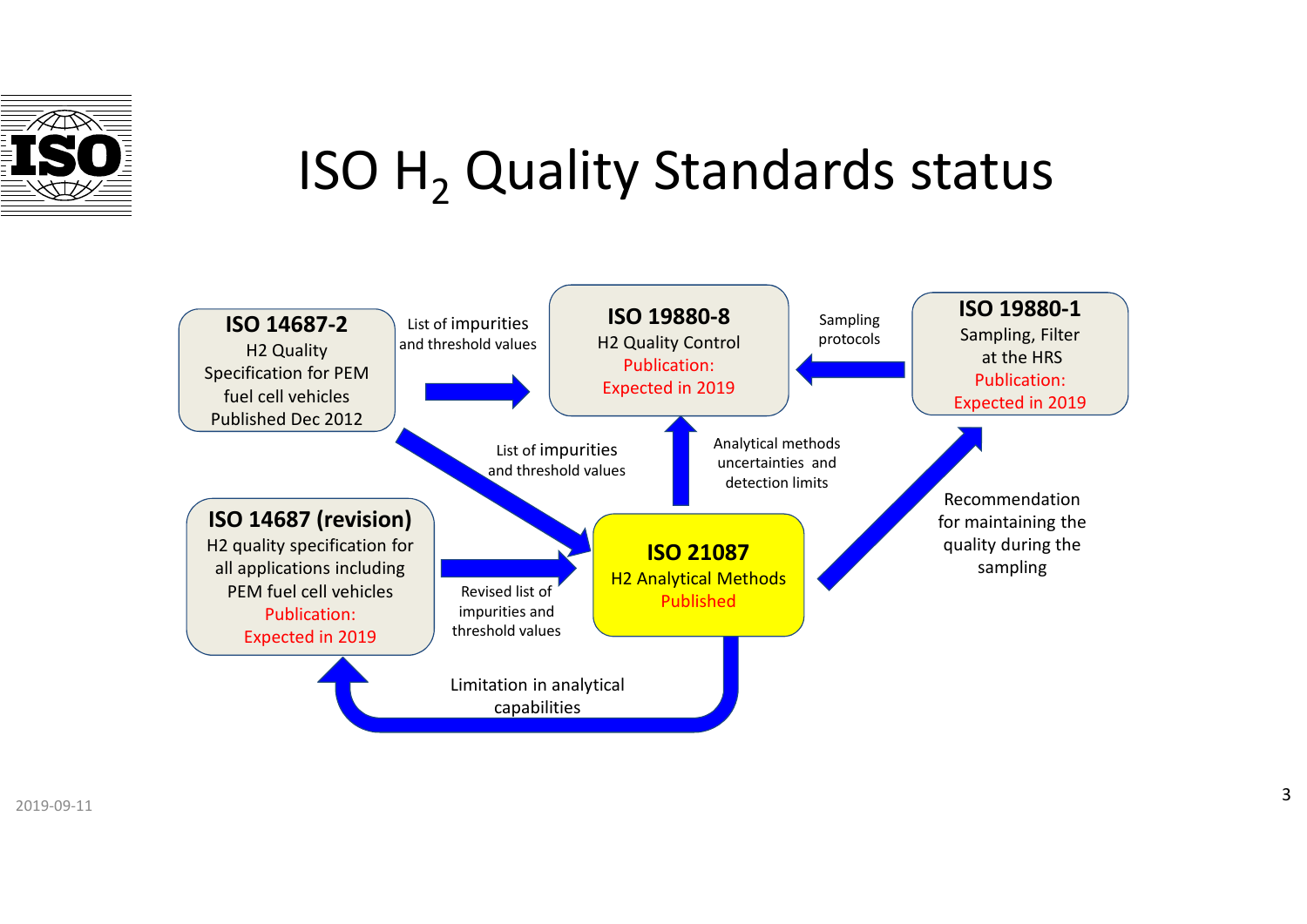

# ISO H<sub>2</sub> Quality Standards vs. SAE J2719

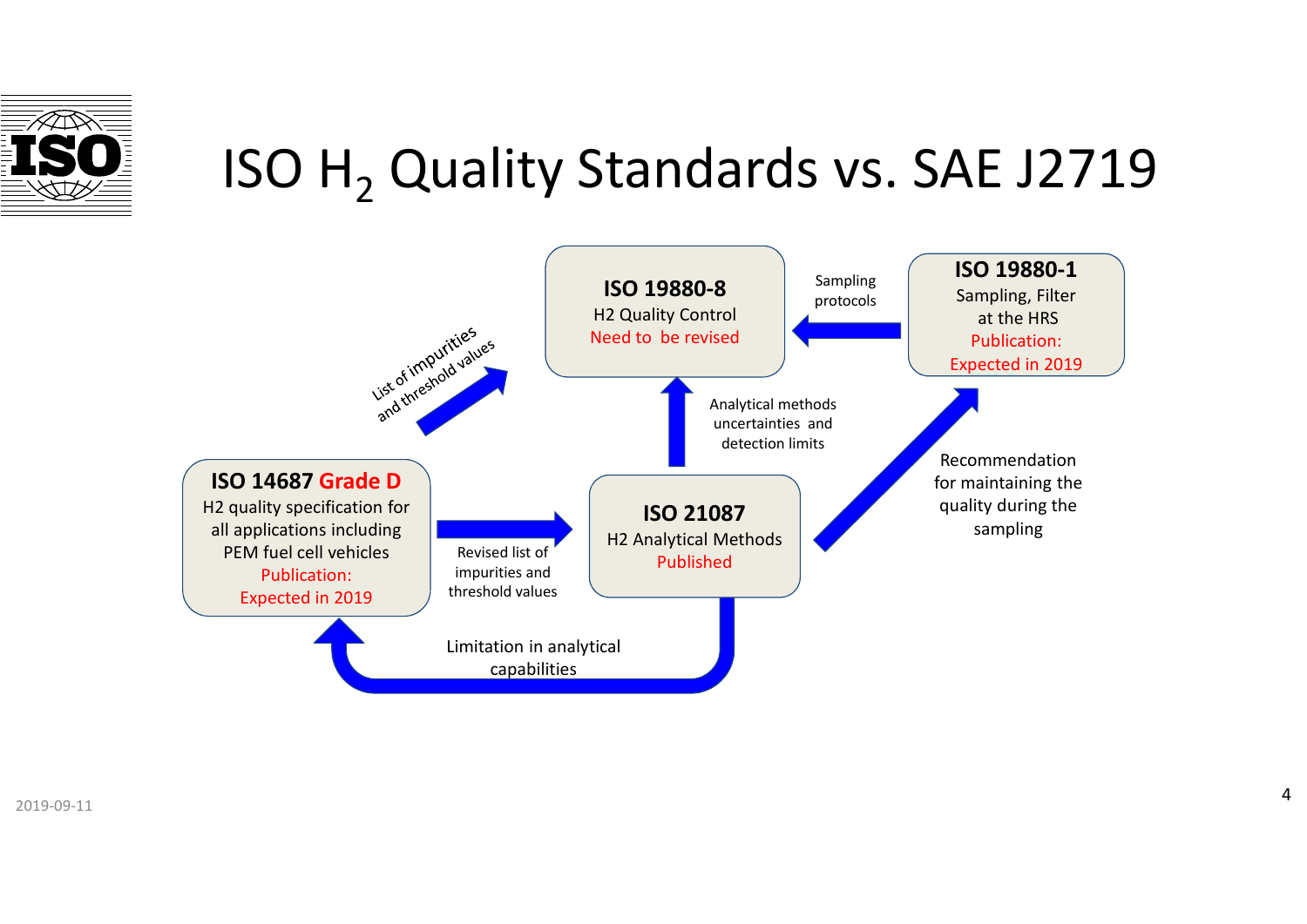

# **Clarification of WGs' responsibilities and progress Trilateral structure of H2 Quality for FCV**

- **WG 27: Threshold Specification, discussed in ISO14687 Grade D. DIS ballot was Approved without negative vote on 2018-09-05. FDIS ballot has started on 2019-08-28 and will close on 2019-10-23. It is expected to be published by the end of this year.**
- **WG 28: Hydrogen Quality Control, discussed in ISO19880-8. DIS ballot was approved without negative vote. FDIS ballot has started on 2019-08-08 and will close on 2019-10-03. It is expected to be published by the end of this year.**
- **ISO/TC 158/JWG 7: Analytical methods for FCV. It was published on 2019-06-26.**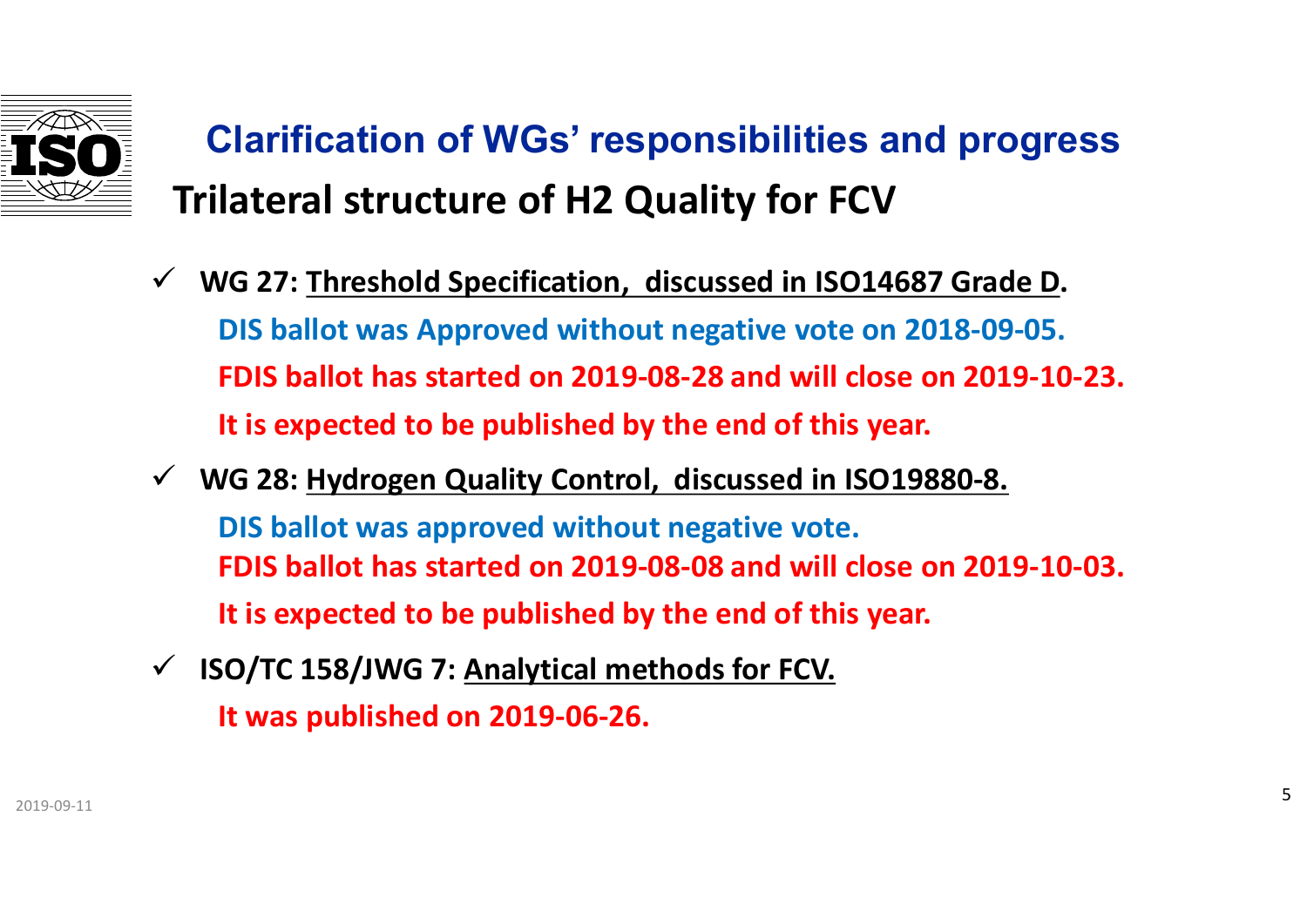

2019-09-11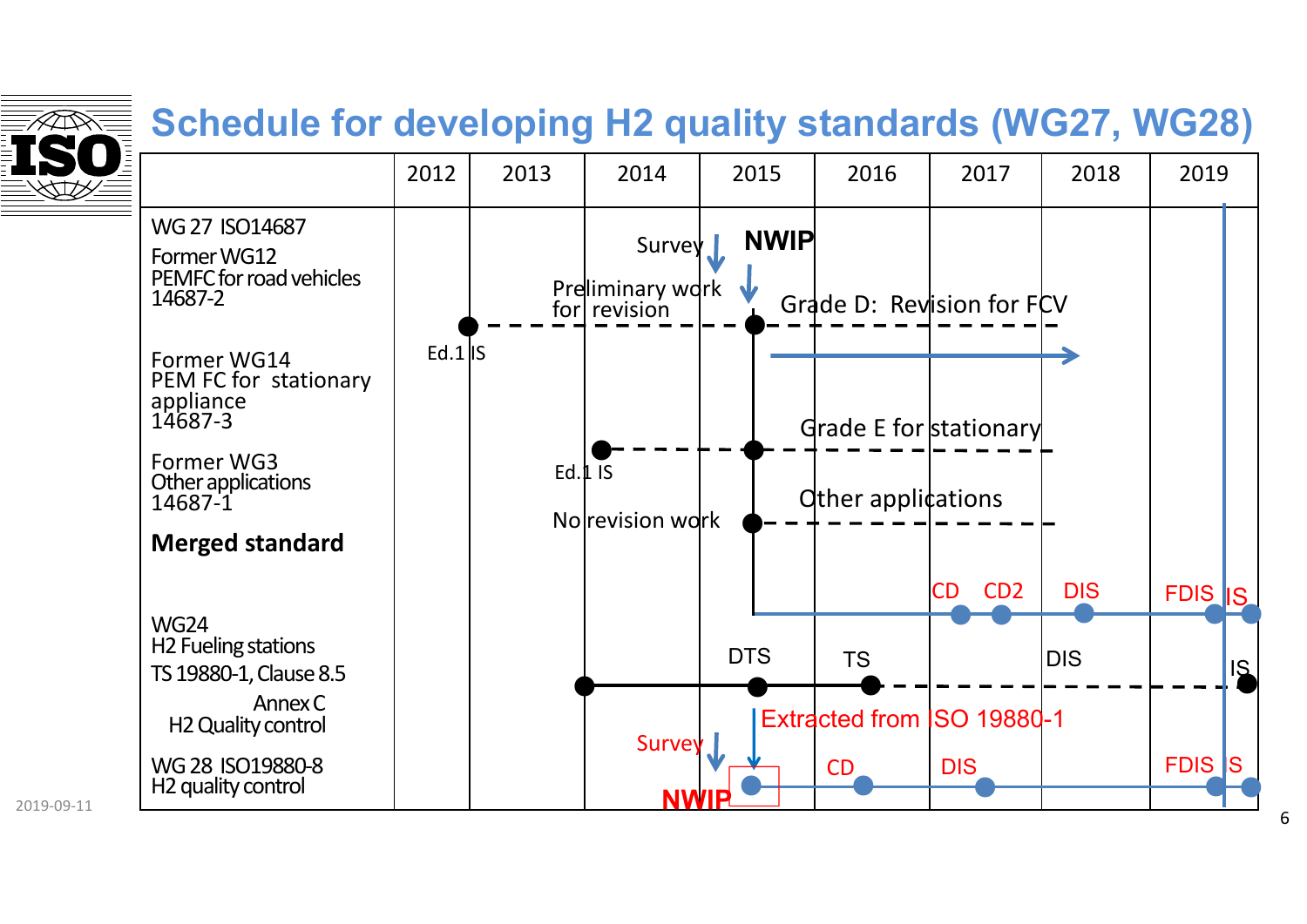

# The Progress of ISO/TC197/WG27  $H<sub>2</sub>$  Quality: ISO14687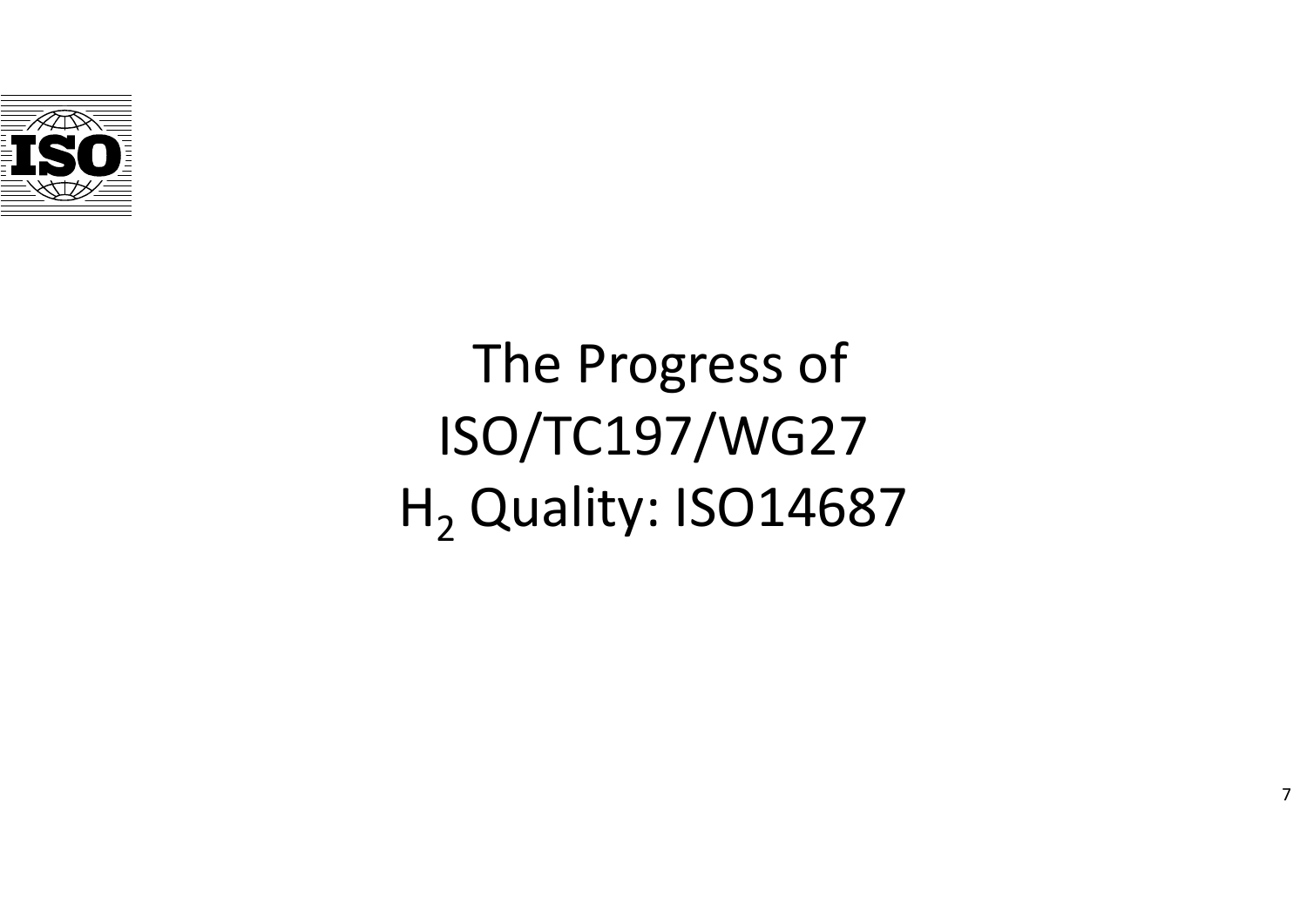

# **The status of ISO/TC 197/WG 27**

#### **ISO/TC 197/WG 27: Hydrogen fuel quality**

**Conveners: Yasuo TAKAGI (TG1), Osamu TAJIMA (TG2): JISC (Japan) Secretary: Hidenori TOMIOKA: JISC (Japan) ISO/FDIS 14687: (50:20) (2019-08-28)**  Proof sent to Secretariat or FDIS ballot initiated: 2 months **initiated on October 15, 2015**

**Hydrogen fuel quality — Product specification**

**Participation: CA, DE, FR, GB, JP, KR, NL, NO, US**

#### **The scope of ISO 14687:**

**This International Standard specifies the minimum quality characteristics of hydrogen fuel as distributed for utilization in vehicular and stationary applications. It is applicable to hydrogen fuelling applications, which are listed in Table 1 of this International Standard.**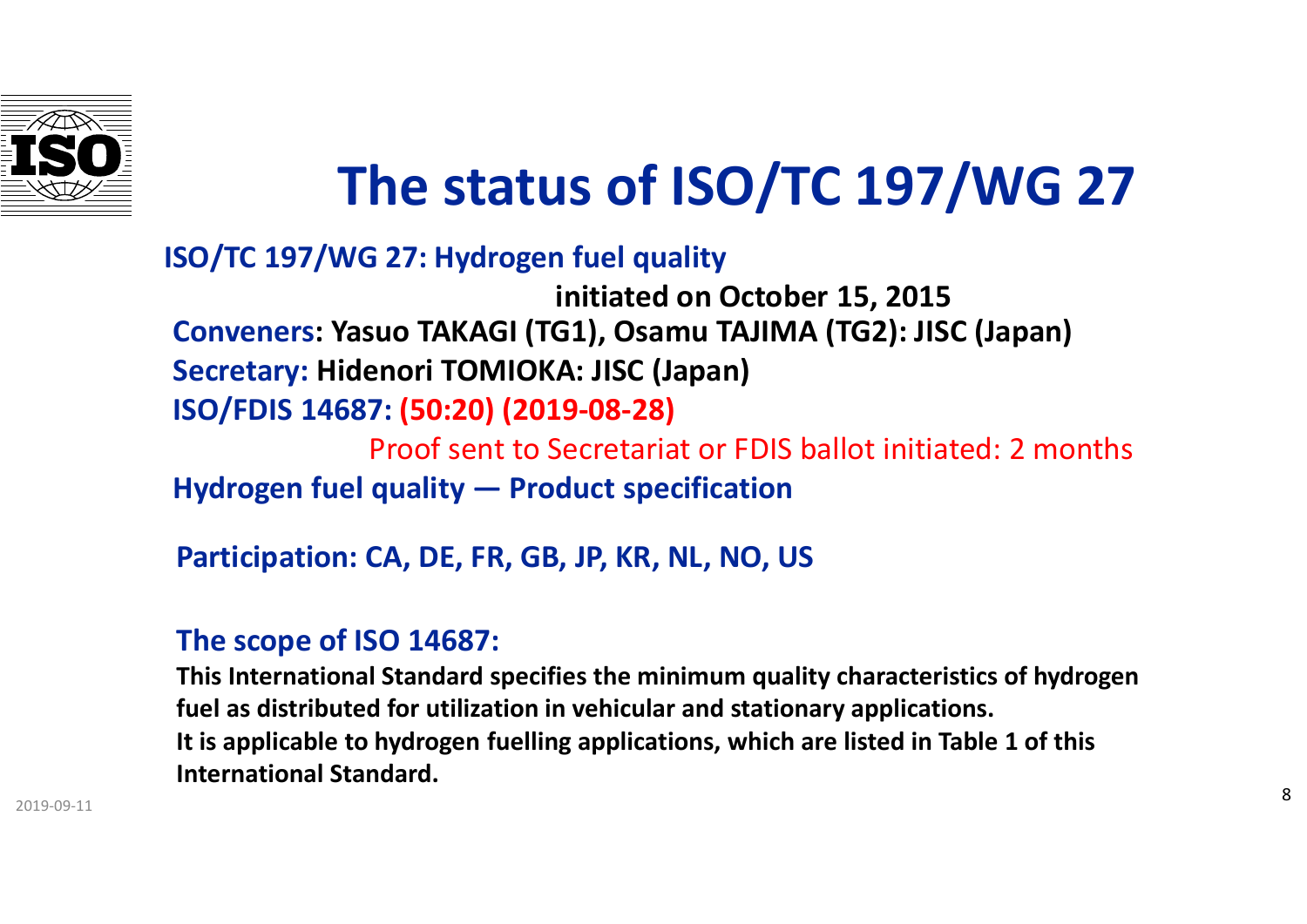

### **The major change from ISO14687-2: 2012**

**Items for inert gases and CH<sub>4</sub>.** 

- **N<sup>2</sup> and Ar 100 to 300 ppm (Agreed upon among OEMs)**
- **CH<sup>4</sup> to be separated, the others are still C1 equivalent.**

**The summary of the consensus for CO, HCHO, HCOOH and halogens.** 

- **The WG fully agreed to use those values EIGA proposed (CO: 0.2 ppm, HCHO: 0.2 ppm, HCOOH: 0.2 ppm, Sum of these three constituents: 0.2 ppm) in the ISO/DIS 14687 based on the data provided including JARI (JPN)'s data.**
- **Delete "Total" from halogenated compounds**

**Note:** All halogenated compounds which could potentially be in the hydrogen gas (for example, hydrogen chloride (HCl), and organic chlorides (R-Cl)) should be determined by the hydrogen quality control plan discussed in ISO 19880-8.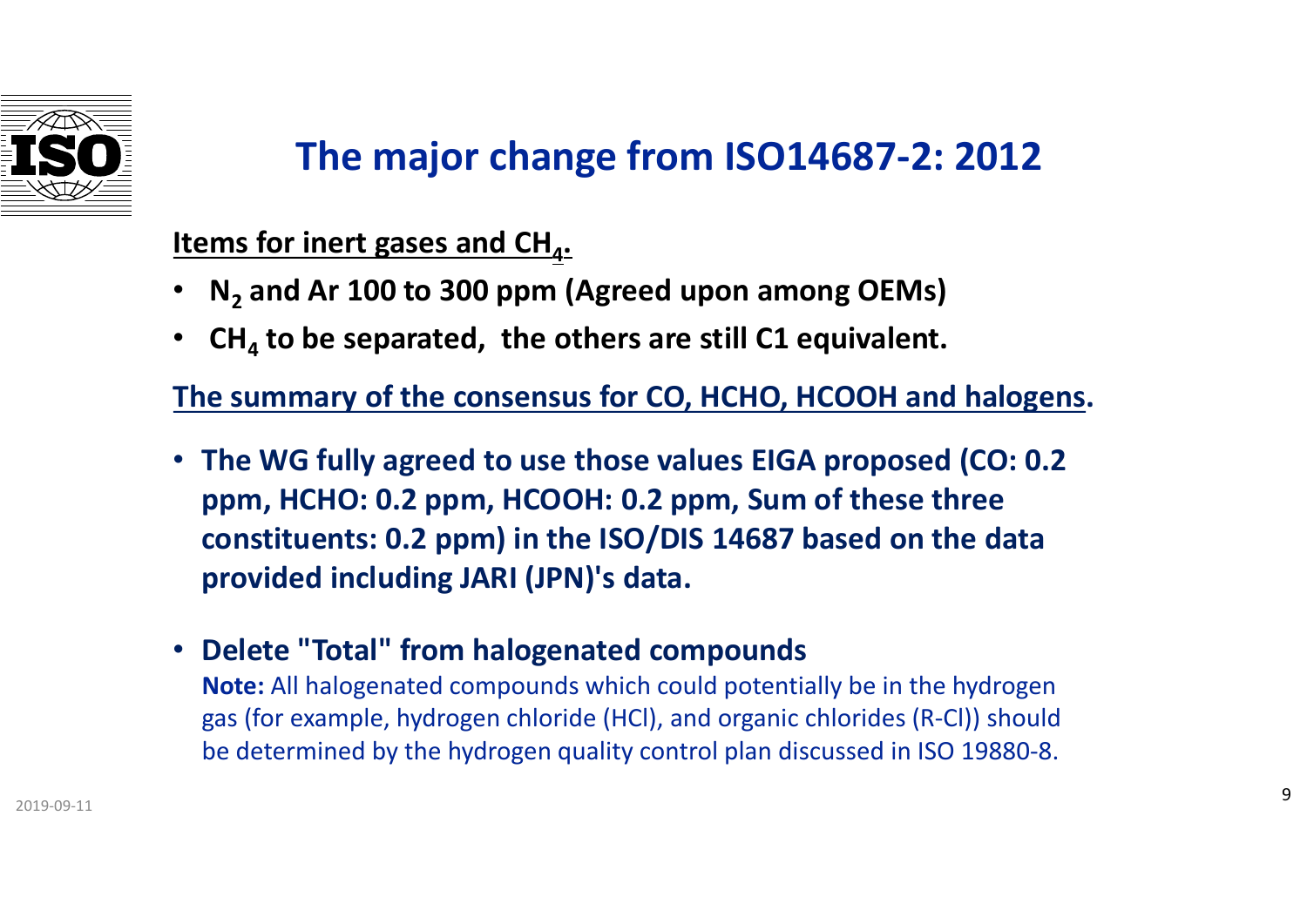

FOT FCV

#### The specification change for new ISO 14687 and ISO14687-2: 2012

| <b>Constituents</b>                                                | Grade D, ISO14687 New | ISO 14687-2: 2012                       |
|--------------------------------------------------------------------|-----------------------|-----------------------------------------|
| Hydrogen fuel index                                                | 99,97%                | 99,97%                                  |
| Total non-hydrogen gases                                           | 300 µmol/mol          | 300 µmol/mol                            |
| Maximum concentration of individual contaminants                   |                       |                                         |
| Water $(H20)$                                                      | 5 µmol/mol            | 5 µmol/mol                              |
| Total hydrocarbons except methane<br>(C1 equivalent)               | $2 \mu$ mol/mol       | $2 \mu mol/mol$<br>Including methane    |
| Methane $(CH_4)$                                                   | 100 μmol/mol          |                                         |
| Oxygen $(02)$                                                      | 5 µmol/mol            | 5 µmol/mol                              |
| Helium (He)                                                        | 300 µmol/mol          | 300 µmol/mol                            |
| Nitrogen $(N_2)$                                                   | 300 µmol/mol          | The sum of $N_2$ and Ar<br>100 μmol/mol |
| Argon (Ar)                                                         | 300 µmol/mol          |                                         |
| Carbon dioxide $(CO2)$                                             | $2 \mu$ mol/mol       | $2 \mu mol/mol$                         |
| Carbon monoxide (CO)                                               | $0,2 \mu$ mol/mol     | $0,2 \mu$ mol/mol                       |
| Total sulfur compounds (S1 equivalent)                             | $0,004 \mu$ mol/mol   | $0,004 \mu$ mol/mol                     |
| Formaldehyde (HCHO)                                                | $0,2 \mu$ mol/mol     | $0,01 \mu$ mol/mol                      |
| Formic acid (HCOOH)                                                | $0,2 \mu$ mol/mol     | $0,2 \mu$ mol/mol                       |
| Ammonia (NH <sub>3</sub> )                                         | $0,1 \mu$ mol/mol     | $0,1 \mu$ mol/mol                       |
| Halogenated compounds<br>(Halogen ion equivalent)                  | $0,05 \mu$ mol/mol    | $0,05 \mu$ mol/mol                      |
| Maximum particulate concentration                                  | $1 \text{ mg/kg}$     | 1 mg/kg                                 |
| Note: The sum of CO, HCHO and HCOOH shall not exceed 0,2 µmol/mol. |                       |                                         |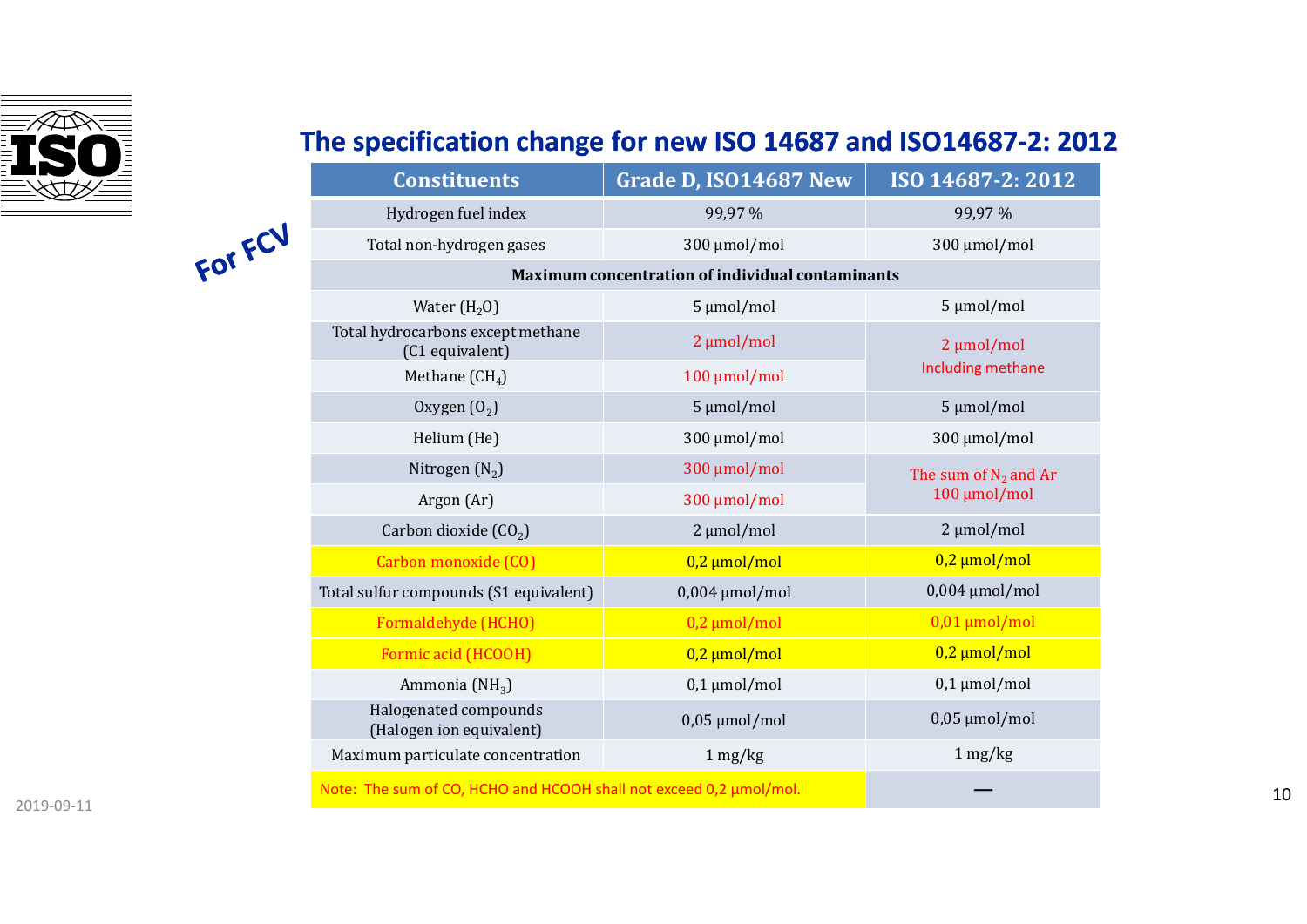

**Progress and expected actions (as of 2019-06-04)**

- **2019-01: WG27 secretary submitted FDIS to TC197**
- **2019-06: TC197 manager would submit FDIS to ISO CS.**
- **2019-08-28: FDIS ballot starts (close on 2019-10-23)**
- **2019-12: Publish IS**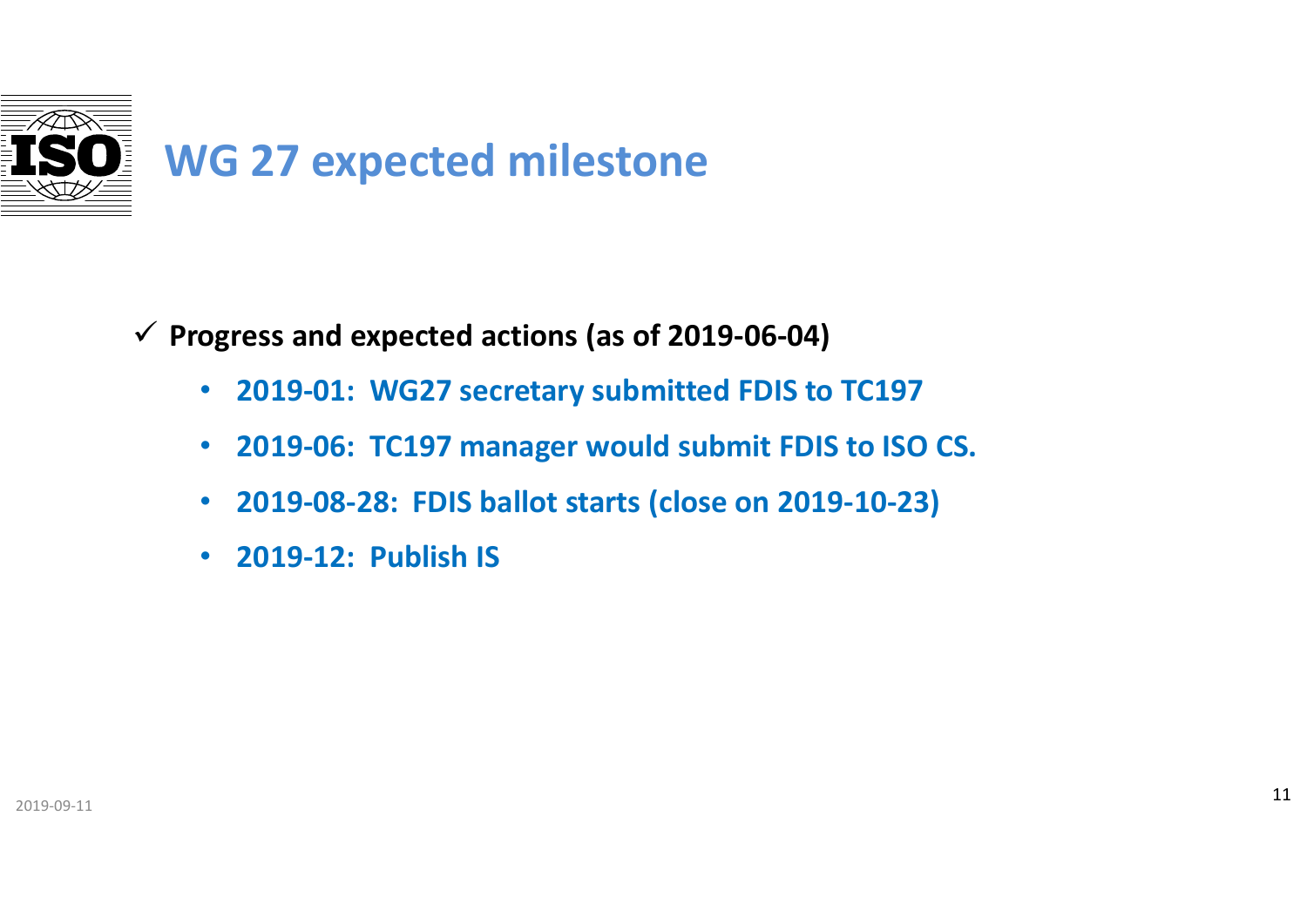

## **Further revision for ISO14687 Hydrogen Fuel Quality**

- **H<sup>2</sup> quality standard needs to be mature enough to meet the really large hydrogen and FCV market. (Need to be covered the cost issue.)**
- **It needs to be prepared for the "bad guy" in the market in the future.** 
	- **WG27 is going to hold a workshop in conjunction with European hydrogen research projects (HYDRAITE, MetroHyVe) in Delft, the Netherlands in September 2019.**
	- **The preparation for the revision will be initiated soon as a preliminary work item.**
	- **H<sup>2</sup> quality of Grade A gas would also be covered.**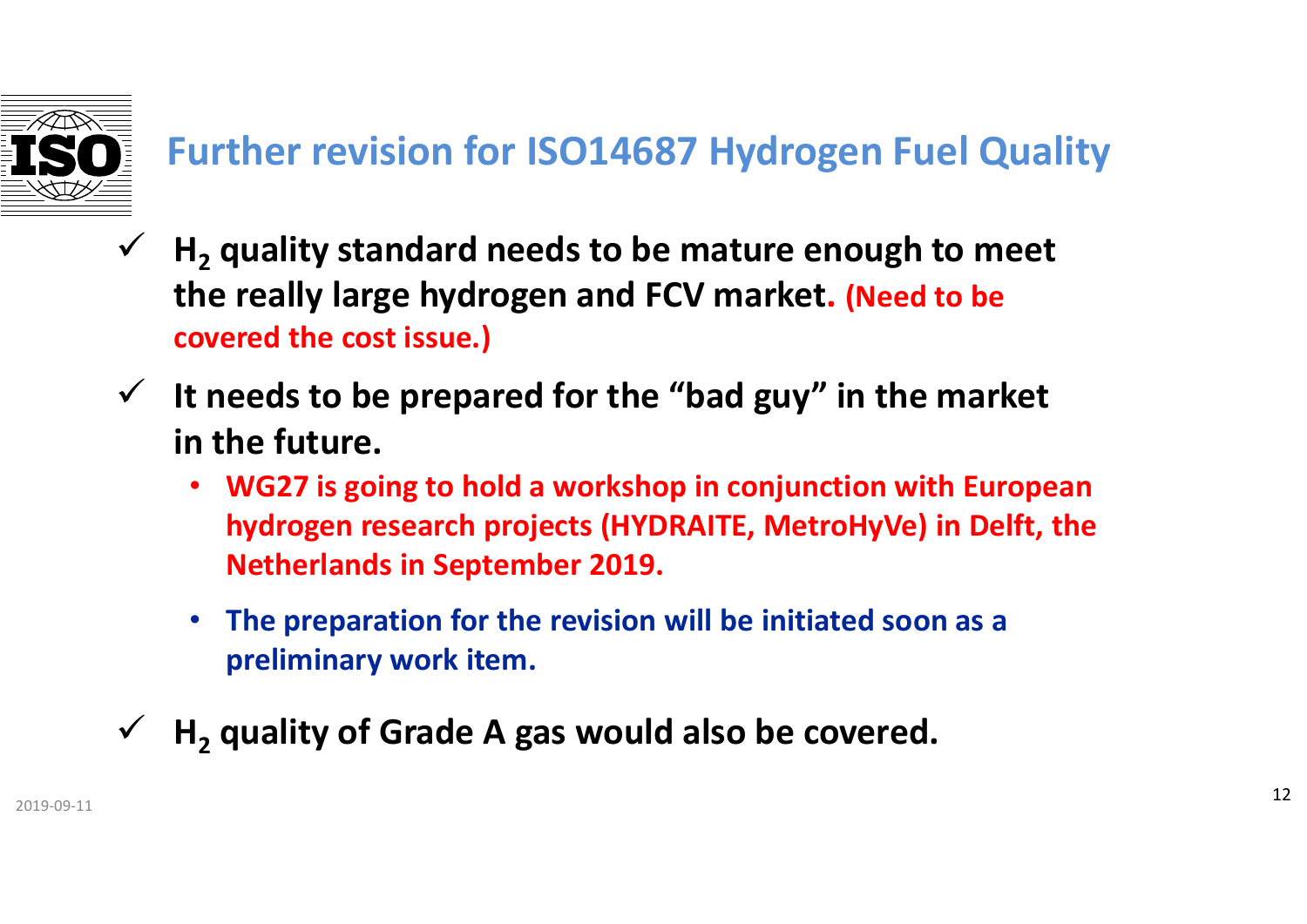

# The Progress Report of ISO/TC 197/WG 28 Quality Control: ISO19880-8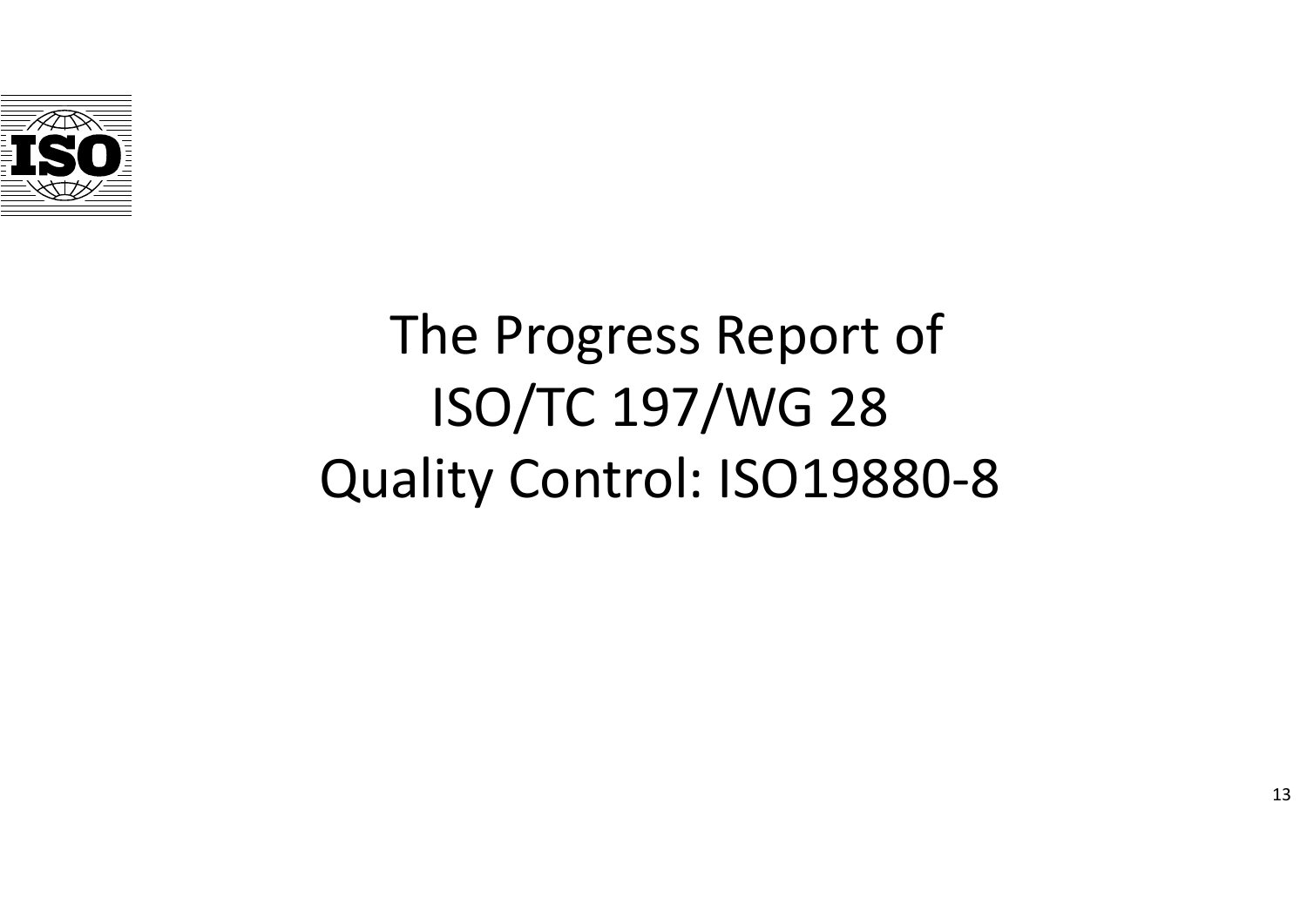

# **The status of ISO/TC 197/WG 28**

### **Convener: Hidenori TOMIOKA: JISC (Japan) Secretary: Spencer Quong: ANSI (USA) ISO/FDIS 19880-8: (50:20) (2019-08-08) Gaseous hydrogen — Fueling stations — Part 8: Hydrogen quality control (**Proof sent to Secretariat or FDIS ballot initiated: 2 months**) ISO/TC 197/WG 28: Hydrogen quality control initiated on October 15, 2015**

#### **Participation: CA, DE, FR, GB, JP, KR, NL, NO, US**

#### **The scope of ISO 19880-8:**

**This International standard specifies the protocol for ensuring the quality of the gaseous hydrogen quality at hydrogen distribution bases and hydrogen fuelling stations for PEM fuel cells for road vehicles.**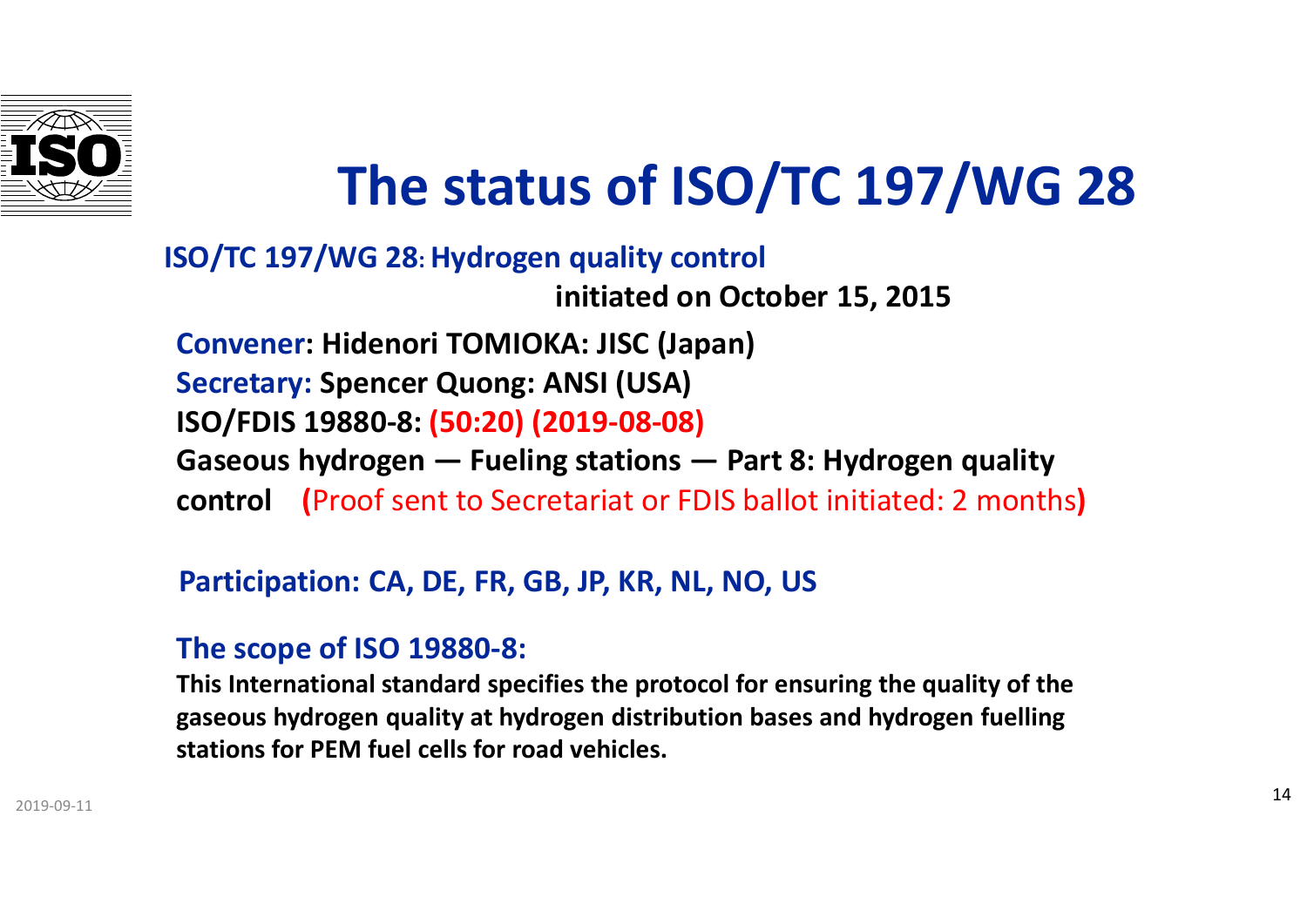

### **ISO19880-8: Gaseous Hydrogen Fueling Station - Hydrogen Quality Control**

- **ISO19880-8 guides the ways of quality control for whole supply chain of the hydrogen for the FCV application.**
- **Two approaches for the quality control in ISO19880-8;** 
	- **A prescriptive methodology to guide the quality control of the hydrogen production and supply of the established processes.**
	- **A risk assessment method to guide the appropriate quality control manner for the production and whole supply chain to meet the specifications.**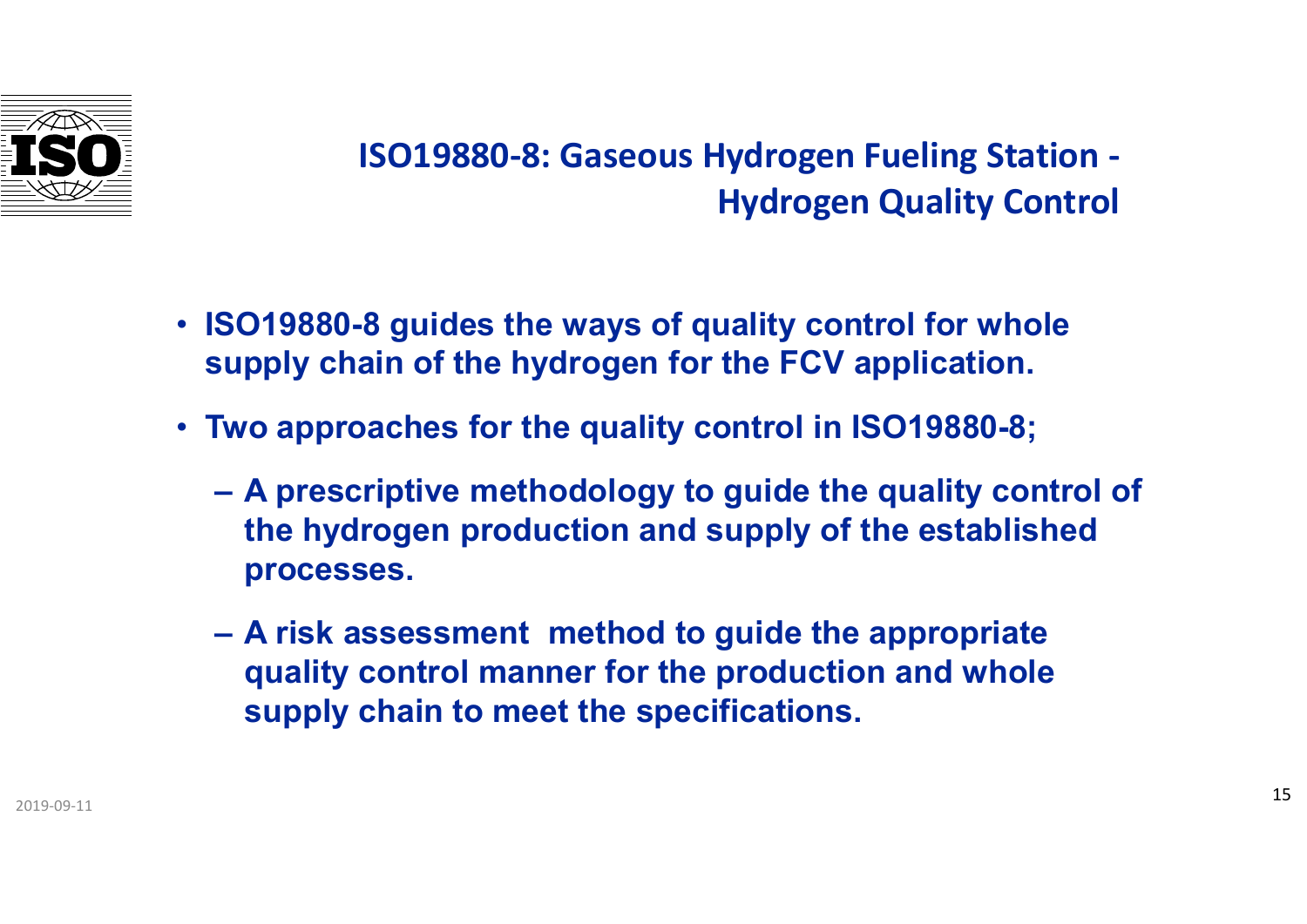

## **Further revision for ISO19880-8 Hydrogen Quality Control**

- **The present ISO/FDIS 19880-8 has been intended to work with ISO 14687-2:2012. It needs to be aligned with the revised specifications in ISO14687 Grade D, new version.** 
	- **Right after the ISO14687 publication, WG28 will start ISO19880-8 revision.**

**(WG28 meeting will be held in conjunction with TC197 Plenary meeting in Grenoble in Dec. 2019)**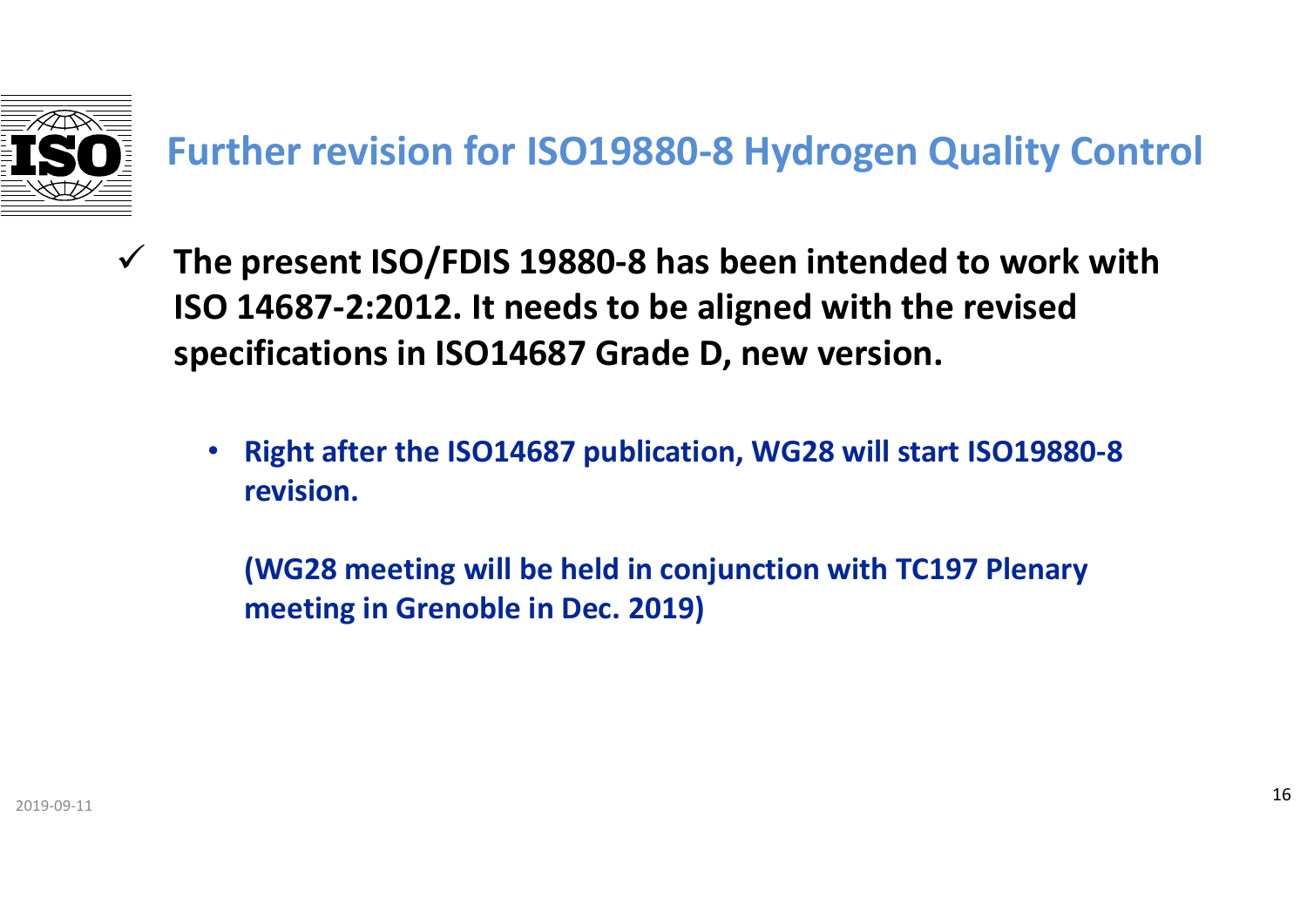

# ISO TC197,  $H<sub>2</sub>$  Quality

## **Summary**

## Hidenori Tomioka, JISC ISO/TC197 Technical Program Director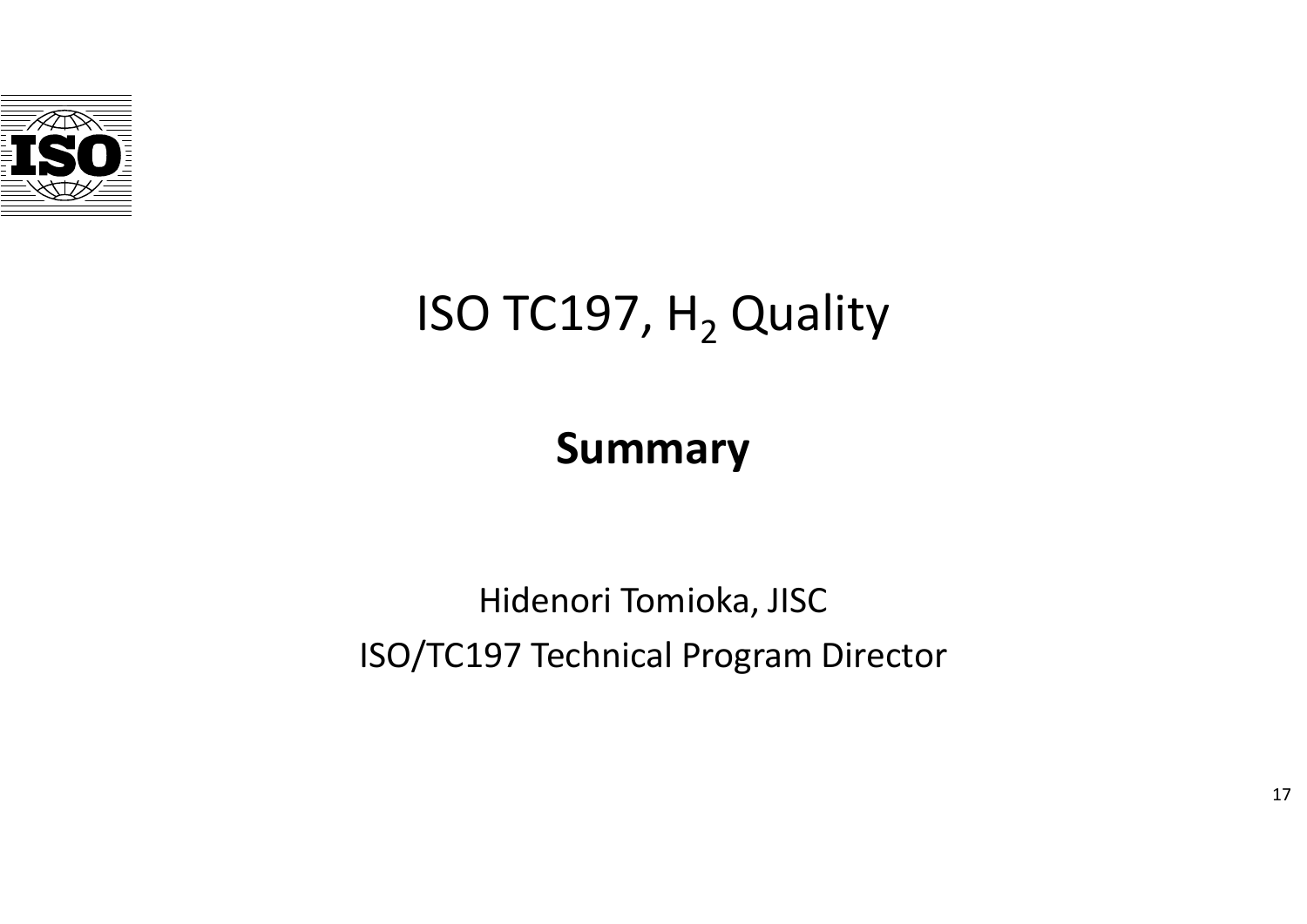

### **Summary of the H<sup>2</sup> Quality Standards and the future actions**

 **Three of those standards will be expected to be published in early 2018 timeframe.** 

### **After publication**

- **ISO 19880-8 (WG 28: Hydrogen Quality Control) needs to be revised in order to modify in order to align with the new ISO 14687 Grade D specifications.**
- **ISO 14687 (WG 27: Hydrogen Fuel Quality): The preparation for the revision will be initiated soon as a preliminary work item. At the latest 2022-05: WG27 will start ISO14687 revision.**

― **Grade D should cover all road vehicle application using H<sup>2</sup> as a fuel for simplicity of the market.**